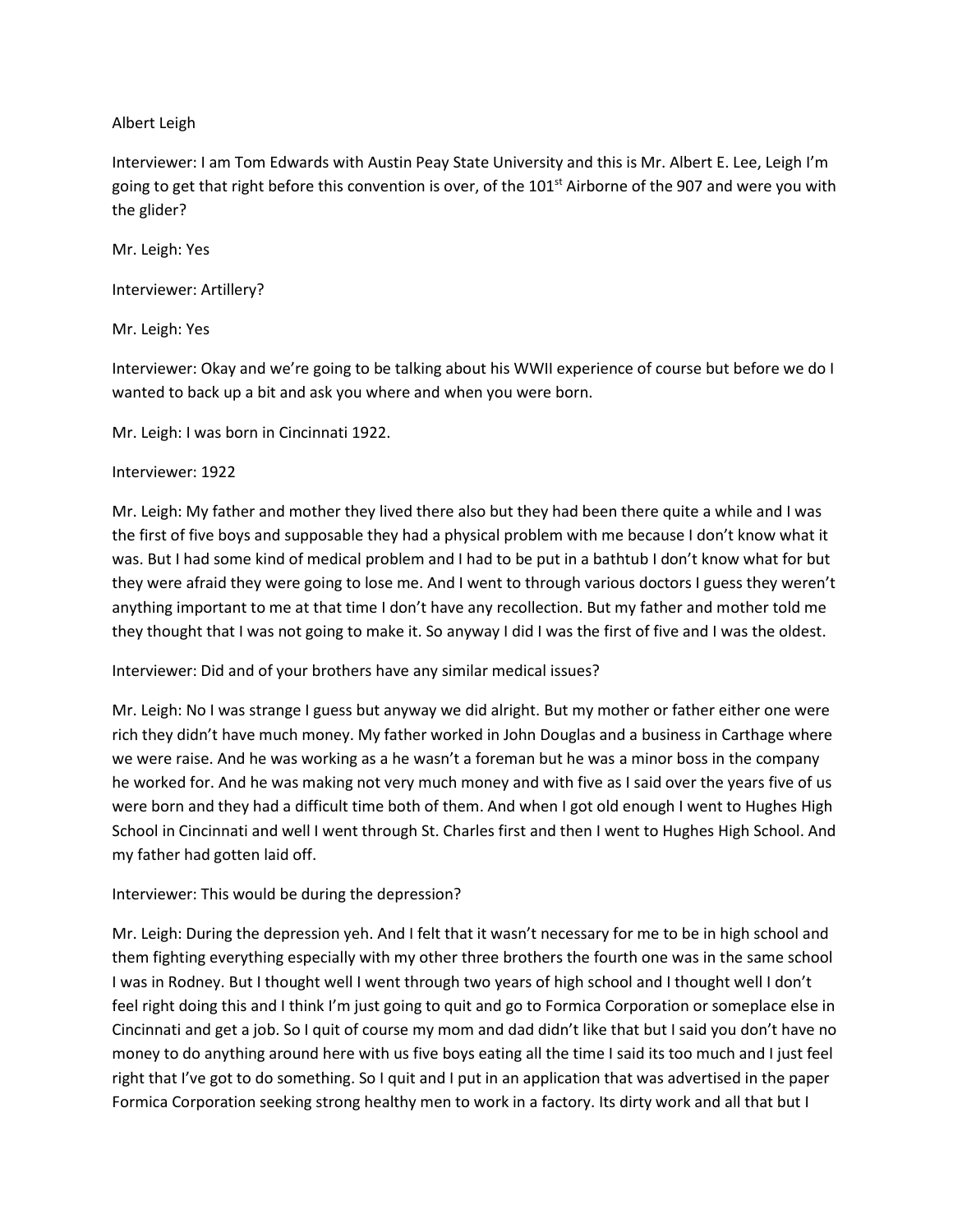said well I've got nothing to lose cause I walked up and down the street and I couldn't find no job. So I got an application or a notice in the paper a couple of days that said report to Formica Insulation Company Spring Grove Avenue in Cincinnati. I said well that's fine I've got a shot so I went down there and I talked to the guy that I guess he was just an interviewer for the company. And he said do you have any physical problems? I said no that at that time I didn't have. And he says are you afraid of hard work and I said no sire I'm acceptable to that. He says you got any other objections you like the dirt and smoke and stuff your getting into? I said no I don't have any objections at all so he says okay when can you start and I said I can start right now if you want me to. Well he says well you go home and change your clothes and come on back down and we'll put you to work.

## Interviewer: What was your job description?

Mr. Leigh: It was it wasn't right a way but he said you can work as an extra man with one of the experienced employees we've got and then my job was to become a press operator eventually. So I started working there and it wasn't good pay I mean it was they were one of the cheaper companies I guess. But I had a job so to me that was important cause when I got my pay I gave my mother everything that I had and she'd give me five or ten bucks back and spend for whatever I needed. But we did that for quite awhile and then my other brother Rodney he quit also he wanted to work at a company down town that was oh it was a factory and all but it was I don't know he wasn't in machinery but he was in something like tool work. American Tool it was at that time and he was working down there and I was working at Formica so we began to get things together we had and of course my other three brothers were still pretty young. But then I worked at Formica and then I stayed there for a long time until they called me into service.

Interviewer: During the depression other than of course your father getting laid off did you notice any visible signs that would indicate to you that you were indeed in the depression? Did you for example did you see bread lines did you were you ware of soup kitchens and that kind of thing?

Mr. Leigh: Yes we they had a or at that time we called it charity group in Cincinnati and I can always remember the truck driving down where we lived and I would have to pick up milk from the truck driver and take it in a house. And then we had to pick up great big sacks of potatoes and stuff, take it off the truck that delivered it and I guess bread stuff. I don't remember all of the stuff I was a bit young then and even though I knew everything was tuff for my mother and father I still felt that I didn't know enough. But at least I knew these things were happening to us. And thinkning of me and my fours brothers I said well we need all of this stuff. And there was other stuff I'm sure besides potatoes but I always remember those big sacks of potatoes. I don't know if that time if they were25 pound or 50 pound it might have been 50 pound with 5 boys. But anyway re were doing alright we never had no money to spend or anything like that.

# Interviewer: But you were eating and

Mr. Leigh: But we were doing alright. And we knew it was difficult for a lot of people besides us. So we were doing alright then this one of the parts I have wound up in by accident more than anything else. But my father since he was out of work and my uncle he got into bootlegging business and my father he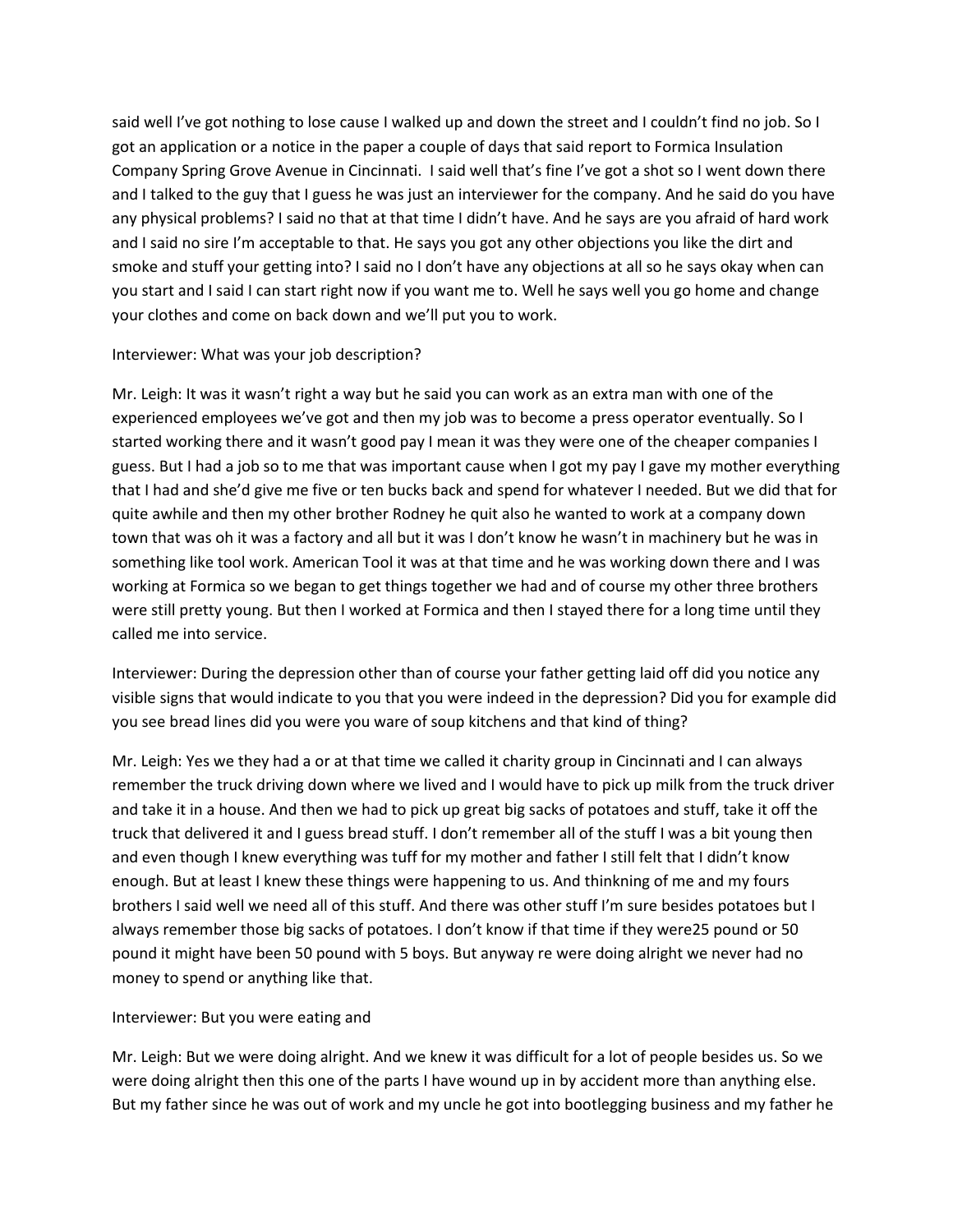asked my father to come in and we can make some money of this and we can survive cause he had three kids at that time. So he said Billy lets get into this business and we can get ride of this by helping with the alcohol stuff. So I knew about it I was old enough then cause I went to high school and I knew what they was doing and I said you shouldn't be going in that stuff dad and he said Al I have to have the money. You got six kids five kids he said we've got to have something to eat and I don't have a job so yeh I'm going in with Uncle Joe and he's going to do all of the basic work and I'll just help him distribute it. Well then Joe Uncle Joe brought it to the house and we had a what you call a I don't know what they call it now but it was a platform built across one of your mirrors and down in there there was big opening so they put all of the whisky bottles down in there. So I knew all of that stuff was going on.

Interviewer: Were they actually making it from scratch or did they have it somewhere else?

Mr. Leigh: They were making it somewhere else and they brought it to the house I didn't know where they made it. Anyway it was there and then of course dad was he asked me said son now I need a little help in here and he said now I've got certain guys who were older men at that time and guys who liked whisky. So he says there will be some guys coming in here now you be very careful he said they will want just a shot or two. So I said you sure you want me to do this? And he said well you know it's alright as long as you know who you're dealing with. Of course at by that time I did know see the guys coming in and all of that.

Interviewer: How much did you charge for a shot do you recall?

Mr. Leigh: I think it was ten cents.

### Interviewer: Ten cents?

Mr. Leigh: Yeh and he said when they come in whatever they want ten cents a shot. He says I've got to go here I've got to go there so you take over I said okay. So I was doing that and I didn't have a whole lot maybe five or six guys not all at one time come in and I'd ask them what they wanted of course if I knew them you had to be careful because there were detectives looking for that stuff. So I said I don't want to make no stupid mistakes or I'd go to jail. But anyway I served them all and charged them ten cents a shot whatever that don't sound possible but it was. Anyway dad came back later and we got along for I guess maybe a week maybe a month. Then I think somebody warned us that the detectives were going to be around they were checking other people I guess doing the same thing. So we said well we've got to be on the lookout for them and sure enough the detectives came in there. And one of the guys I remember his name Steiner he was the head of the detectives there was about three or four of them come in and they said now we are going to get you. By that time me and my brothers we were upstairs and this was on almost on an Easter morning and we were upstairs cause mom was getting ready for Easter. And my dad heard somebody coming up the steps and it was one of the detectives and he said you got five boys in here? My dad said yes and this once detective he I don't know who he was but he was a real nice guy and he was up there checking us out and he came back down the stairs and then detective one went this way one went that way and one was going another way checking for anything that could be used. So anyway this nice guy came down and he went to that place and he lifted up you know where the whisky was the I forget what they call it but it's an extra extension like with a mirror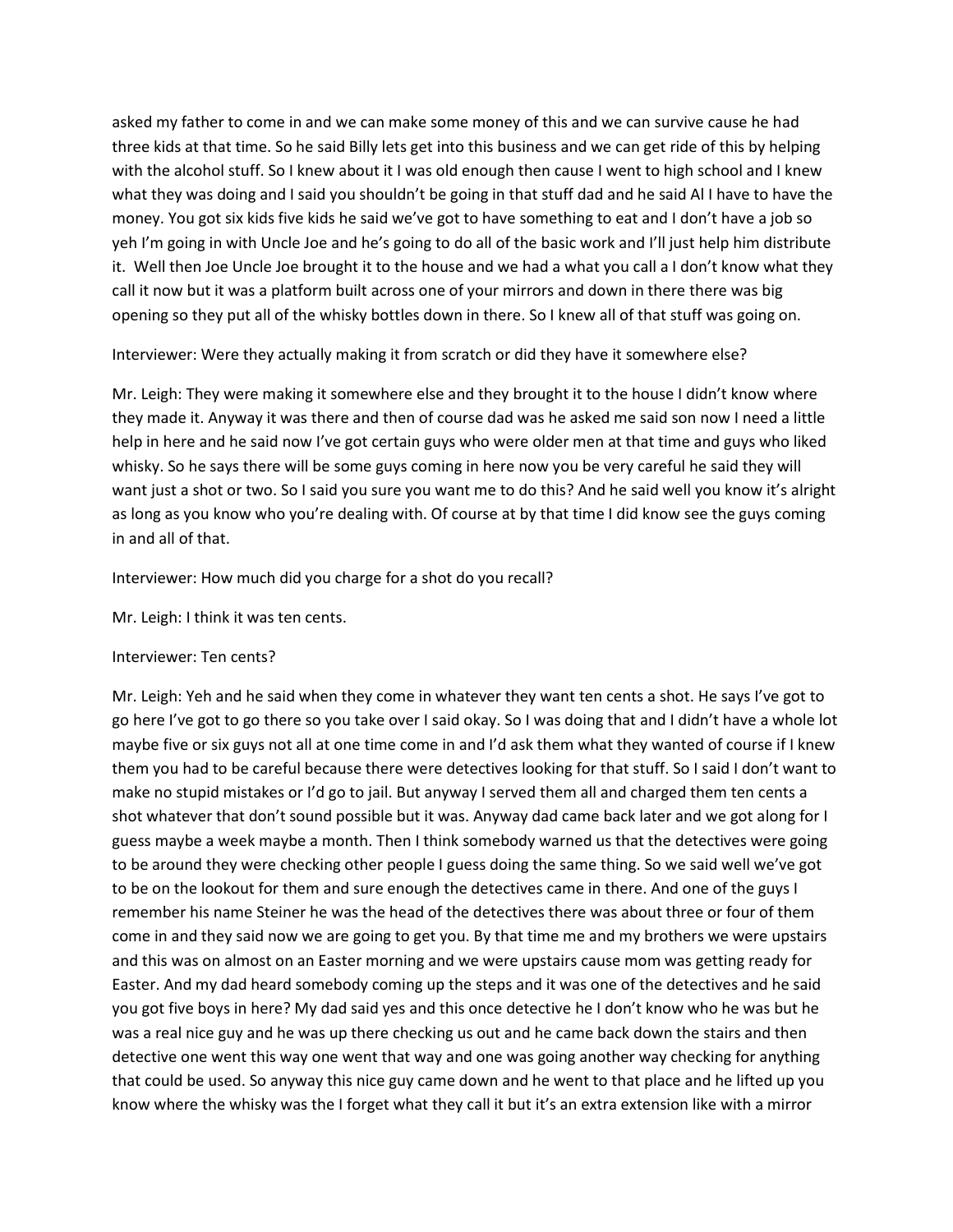and that and he checked everything he looked in there. And he said Dewey he says I found it he didn't tell Sargent Steiner nothing he says now when we leave here he said you better get that shit out and you better dump it down the toilet cause I'm going to have to tell Sargent Steiner he said I ain't telling him know but said when we leave you get it out of here cause if we come back we've got you. And so as soon as the Sargent went around checking, anybody see anything, no, anybody see anything, no, anybody get anything, no and they felt so as soon as they went out me and my dad went downstairs (he makes the motions of dumping out bottles) all down the toilet. And after that he said I quit this is too close he said I've got five boys upstairs and we're having Easter coming he said I'm not going to get in this trouble no more. So he told Uncle Joe he said forget it I'm out of it.

## Interviewer: Did they come back?

Mr. Leigh: No but they never did well I guess they figured by that time my dad was pretty cool he wasn't involved. I think they might have found some at my Uncle Joe's but I don't know whether they did or not I never heard about that. But that was the kind of scariest experience that I had.

## Interviewer: I'm sure it was.

Mr. Leigh: I knew I was doing it I knew maybe at that time I might have been fifteen or something maybe even twelve. But I thought oh man I could go to jail too. They probably wouldn't put me in jail like they do kids now. Anyway my dad said I'm out of it and I said good dad. We never got no more involved after that.

# Interviewer: How did your mom feel about this?

Mr. Leigh: She didn't like it either but she said we've got to have some income dad she said we've got to have something. And like I said when I quite school I felt I had an obligation to help out the family because I was the oldest.

# Interviewer: And your older brother did something similar?

Mr. Leigh: I was the oldest brother.

# Interviewer: Oh the youngest next younger?

Mr. Leigh: Yeh oldest I guess. It was a king of I always say it was a difficult time but yet when people say did you really suffer during the depression I said yeh but I'm catholic and I don't worry too much about what happens. I believe the hey I am a catholic my mother always made us all go to church it was just St. Charles right up the road a little bit. And so you know I thought well we're getting out of this and I had my job by that time even though I didn't make a lot of money. I started out at forty cents an hour.

Interviewer: Forty cents an hour?

Mr. Leigh: Yeh

Interviewer: It was above minimum wage at that time.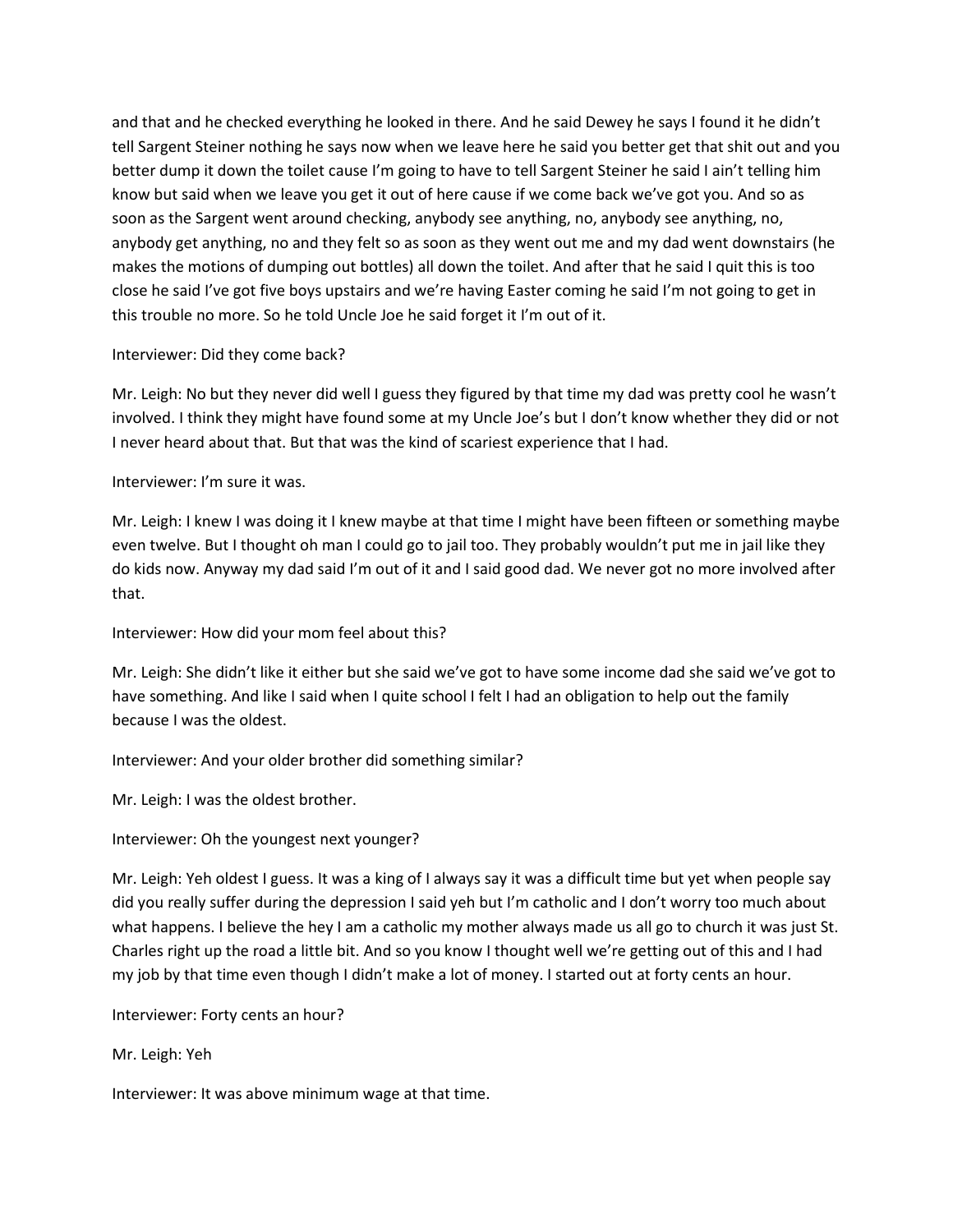Mr. Leigh: Yeh it was but that was it. And I did that for well eventually I got up to I think it was sixty-five cents that was the next raise I got.

Interviewer: Did ya'll have a radio?

Mr. Leigh: No

Interviewer: No okay

Mr. Leigh: So anyway I got to let's see when we maybe I got a year and a half maybe a year and a half working at Formica and then I heard about they was having trouble. And then we heard about the bombing of Pearl Harbor and of course we already knew about what was happening over in Germany. Not that we paid that much attention but we knew there was a war on but we weren't in it. And then when Pearl Harbor came why we were there. But it was quite awhile before I got a notice and I was at that time I was playing football and all of that me and my brother Rod and we liked playing football. And I was doing real well until one day we played at Flicker Inn and I was a tackle and I made a pivot to tackle a guy that received the ball and when I did another guy laid right across my leg and when he did I knew right then and there my leg was shot because it bent inward. And I said oh my God I'm gone now and after that I went to a doctor after we got back from playing football and I saw my regular doctor and he said oh my God Al you tore all of the ligaments in your leg. I said what's that mean and he said well frankly I wish you would have broke it and I said what do you mean broke it at least I can walk on it can't I? He said yeh but you are going to suffering because there is nothing I can do with this leg he said all of the ligaments are torn so I said okay but can you give me some aspirin or some medication for it. He said yeh I'll do what I can now and says you can wrap it and all of that and I said what about my work you can't work for I think it was two or three weeks and I said boy that's ruff. But I said okay you mean I can't play football and he said no no you can't play no more football I said well that kills that too so. I did go back to work a couple of weeks after that and I worked there and then I finally got my letter from the government saying welcome you know all this jazz.

Interviewer: You were drafted in other words?

Mr. Leigh: Yeh so I thought well at least they might not even pass me with my knee it was you know what it would do was swell out and if you left it alone and massaged it it would go back. It was hurting all of the time but you could still work with it and do whatever you can. So I thought well I'm going to report to induction and see what happens. So I went down to the induction center and reported in and they examined me. And they said have you had any accidents recently are you injured anywhere? I said yeh I hurt my leg about two months ago and I tore all of the ligaments in my leg and all the guy said was can you do a knee bend well when by that time it was about three or four weeks ago I said yeh I can do a knee bend so I did a knee bend and he said A1. So I'm in the Army.

Interviewer: You're in you got the highest rating first to go wow.

Mr. Leigh: Then my brother Rod he was inducted almost the same time but he wound up going to the Pacific. I went to Europe and he went to the Pacific but then when I got notice to report to Fort Thomas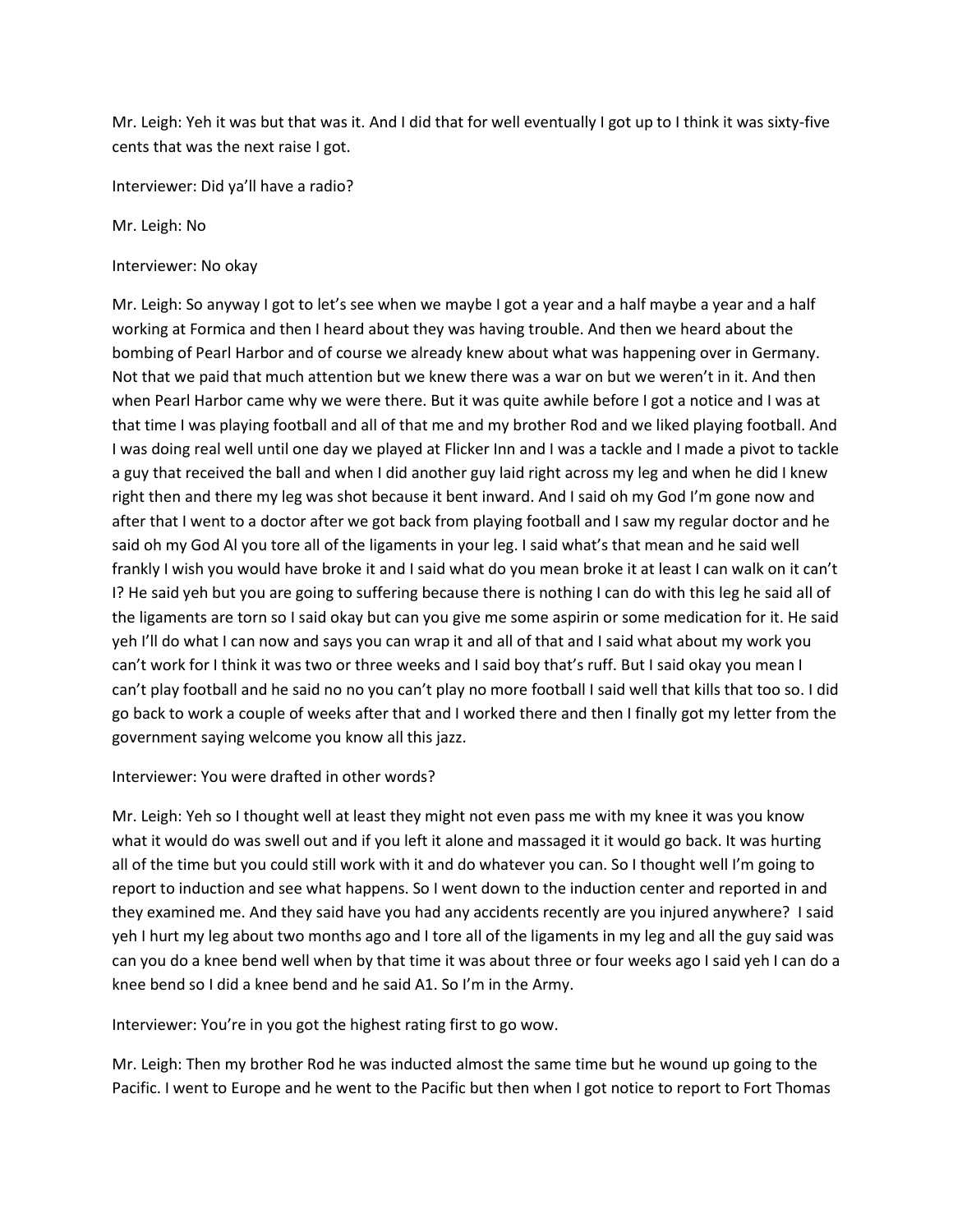that was the induction area I guess there was about oh I'd say maybe 12, 15 guys that where waiting we didn't know where we were going to go. But they sat us down and asked us what units we'd like to be in what we'd liked to do and all that stuff. He asked me he said where would you like to go I said well I don't care he said what outfit would you like I said well I like artillery but I wasn't thinking of no 75mm howitzer I was thinking maybe a 155 or something like that. When we took off you know they had me marked down artillery so hey I've got something but I don't know where I'm going. We got on a train and went to Fort Brag at that time I didn't know where Fort Brag was and we went to Fort Brag and we pulled in and I was asking the guys who were directing us I said what base is this and he said it's a base where you've got I think he said he didn't say paratrooper he said its an airborne base. I said airborne what's that mean he said it means you ride in airborne I said well where's the barracks and I said what kind of guns they have? And he said well you've got howitzer I said oh good yeh I'm feeling pretty good. And I said when we got into camp I said where the heck's all the hawletsers at and he said right over behind them huts over there and I imagined like I said 155s or something and I said there can't be any hawletsers over there I said how big are they he said their 75 pack hawletsers I said pack hawletsers I said you know I'm dumb I don't know anything about that. So I said what the heck are they supposed to do? He said well that's the airborne infantry the airborne infantry you mean those are going to go in the plane and he said no those are going to go in the glider

Interviewer: And so are you with them.

Mr. Leigh: I said oh boy I'm in for it now. That was my induction in the Army.

Interviewer: How did your parents respond? Now after his brief stent as a bootlegger did your father manage to find employment?

Mr. Leigh: Well he went back he got called back to work he went back to work.

Interviewer: So this wasn't a situation where you would be your brother and yourself

Mr. Leigh: No we would be providing the income?

Interviewer: Wouldn't be helping great great. But how did they feel regardless of you and your brother going?

Mr. Leigh: Well they regretted both of us leaving because we had to leave basically at the same time. But it they said no get where you're going and take care of yourselves and we'll pray for you and all of that stuff. We said don't worry we'll be alright and of course I wasn't sure cause I thought my knee and this is airborne so well its going to be ruff. But then we was in I don't know if it was a week or two weeks then we had to take a 25 mile hike. And I said man I don't know whether or not I can do that but my leg's feeling pretty good. So we went out about 15, 20 miles out and we had to come back and of course that was really ruff on my leg. This is where Sargent Webber he was my Wire Sargent he was the gun section chief but he was the Wire Sargent and I liked him real well and he was like to me at that time a father figure. Because he was in there I don't know I forget when Sargent Webber went in but I liked him real well. So we were marching back and I guess we were several miles from back to camp and I saw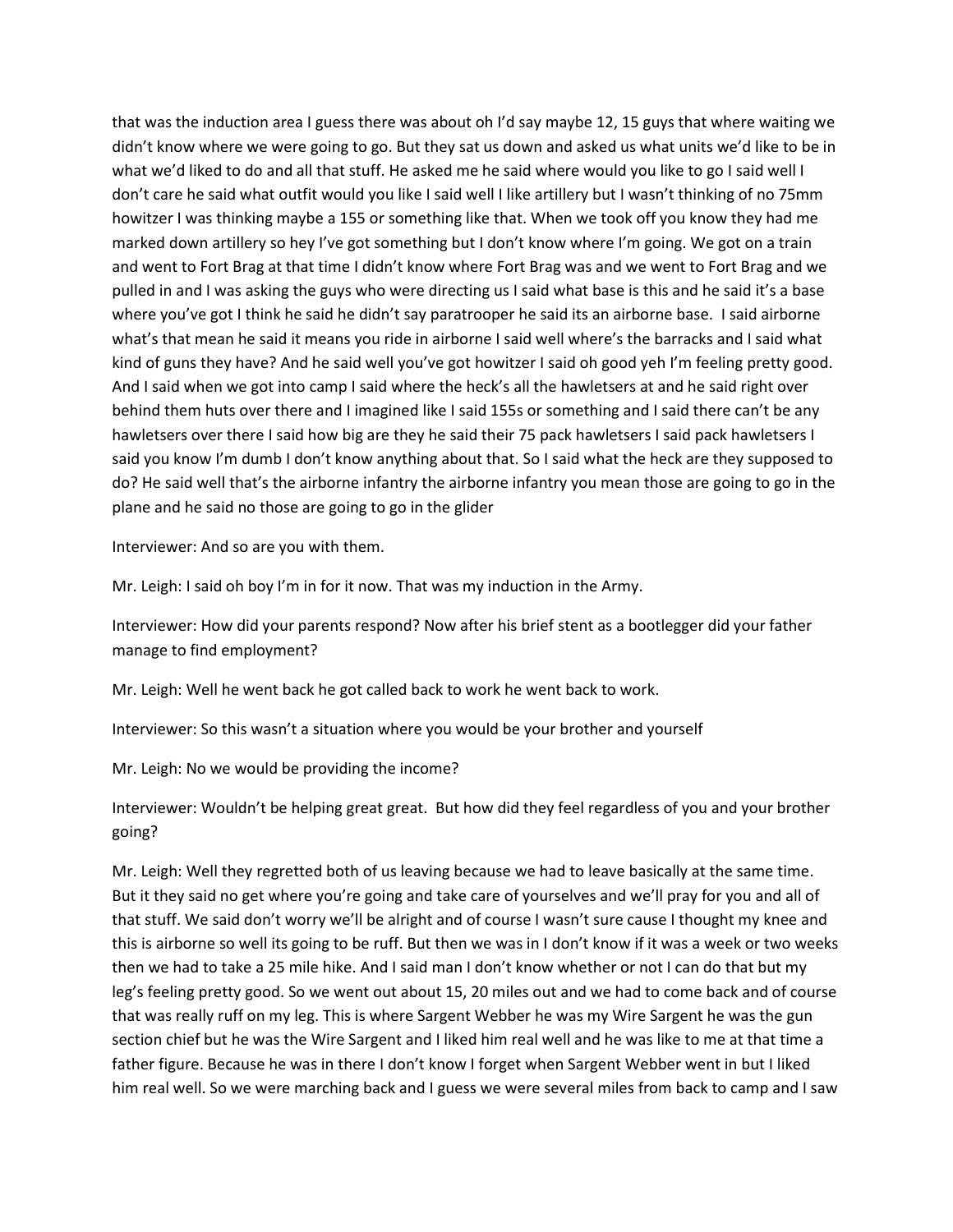several of these guys hopping into what they called meat wagons they had you know worn out or exhausted or what so I saw them hopping in these meat wagons and I said Sarge I think that's what I'm going to do. I said my legs hurting me something awful he said you don't want to do that Al I said why he said when those guys get back to camp their going to be put on KP their going to be put on all the shit details around here he says so you don't want none of that. I said okay and then I happen to see I don't know who he was a lieutenant almost half the size I was walking up and down all these guys that are marching saying how you doing soldier how you doing soldier he'd see a guy that was really exhausted he'd say here let me help you with this and he'd put his on his back and he was carrying already one pack. And he walked down some more and I said if that little son of a bitch can do it then I can do it so you know I walked on it. It was bad I felt terrible and when I went back to barracks we flopped on the bed and just like the Sargent said the other guys who hopped on the meat wagon unless they were still physically injured, KP, KP, clean up the barracks do this I said well God is with me so I guess I'm blessed that way. But that was my initial experience in the Army.

### Interviewer: When what was your first trip up in a glider like?

Mr. Leigh: I'd say well it was several weeks I guess because they had to let us know what glider riding was. And they told us I think we had to go down to Fort Pope or somewhere because they didn't have any gliders at Brag. So anyway when it did come I don't know if it was three or four weeks or what but we had you know regular basic training in the mean time. But when we got to ride the gliders they said we'll ship you down to Fort Pope or wherever it was and we'll take you up in the glide and that's the first time I saw a glider then.

### Interviewer: First time you'd been in a plane?

Mr. Leigh: Yeh yeh and anyway I think there was the first time I think they might have had maybe five or six of us in a glider. And when we went up you know we was taking off we didn't go very far very long but we went up and a lot of the guys got sick they got sicker than a dog. And I didn't you know I it was a funny feeling but I wasn't sick or anything thing in fact I enjoyed it not that much but I enjoyed it. And we flew up and I said this ain't bad but at that time I wasn't concentrating on an invasion or anything like that. But we went around it wasn't too long but we'd fly around I field I guess and then we'd come back and then he cut lose and then he'd glide in. it was real smooth and of course they were making it that way they didn't know what we had when we went in like but.

Interviewer: You weren't trying to land on a hedge row?

### Mr. Leigh: No

Interviewer: Or through a hedge row.

Mr. Leigh: But it was nice I enjoyed it but a lot of the guys didn't they were sicker than a dog. And some of them said I want to get in the paratrooper I don't want to get in this damn glider anymore.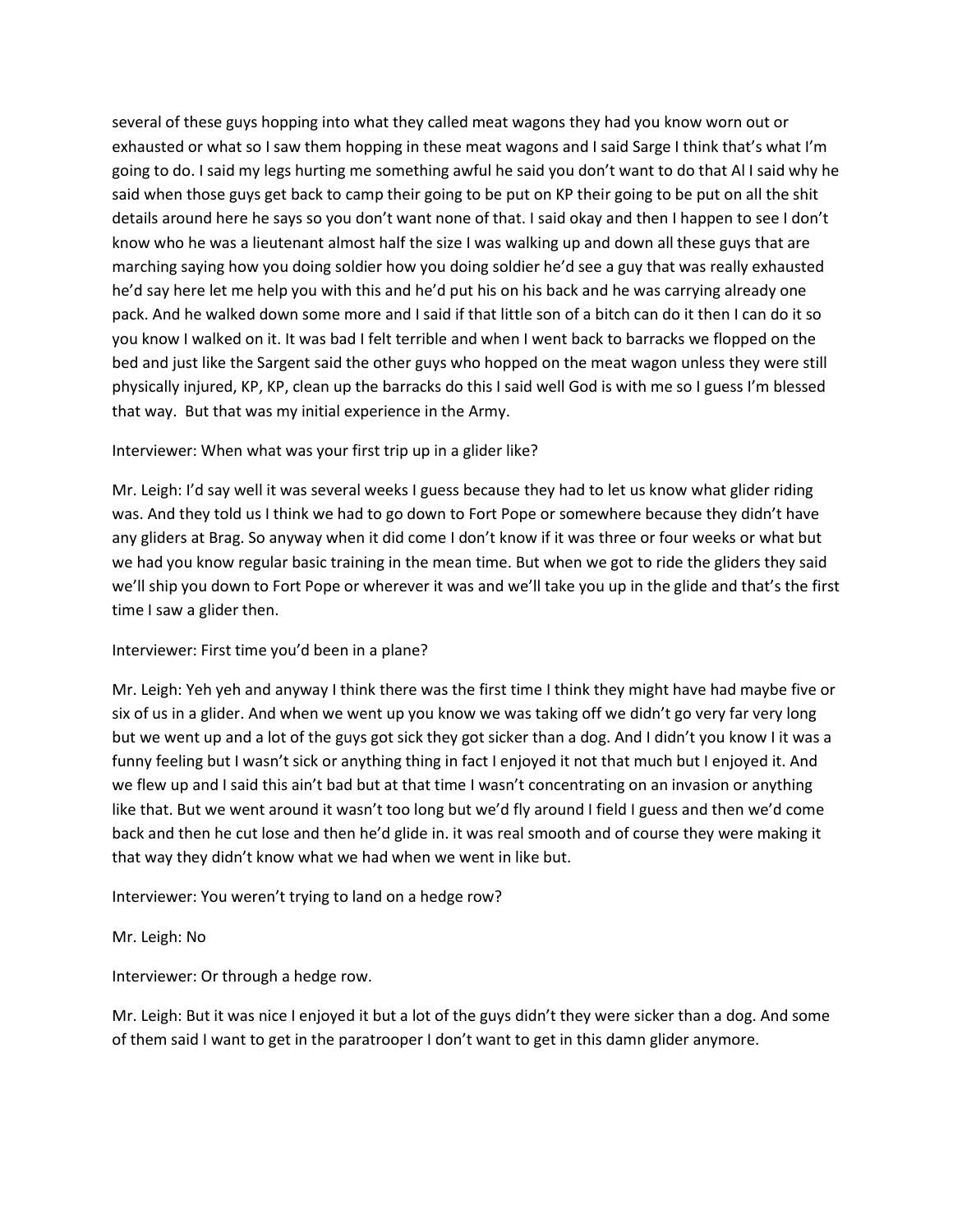Interviewer: During the training were you normal situation at least going into a combat drop in the glider correct me if I'm wrong but you would almost you would have team of two gliders. One would carry the keep and some men and one would carry the hawletser.

#### Mr. Leigh: Yeh

Interviewer: Did you train that way or did that only come

Mr. Leigh: That came I was in the wire section at that time I wasn't into the batter you know we had A, B, and headquarters I think was our battery. I wasn't in there but I was training to operate with the phone between the batteries you know. So I didn't relay get into to any of the tying down of the 75s or the jeeps or whatever but all I had to do was take care of my wire I was in a wire section and you know part of the that group. And so it that was part of my basic training other than the regular usual drills and that worked out good for my leg. Except for one time when I as in Brag I was playing basketball I shouldn't have been but I was playing basketball and I dribbled down and one part of the floor we called it was real soft sand and I was dribbling the ball and I went up and when I came down I said oh shit my knee when I said oh darn it. They carried me off said you've got to go to the hospital I said its just my knee it will be alright just give me time to you know right. He said no you twisted that damn knee I said okay so I went in the hospital then I told Jack he asked he said what have you been doing out there. I said I had this I had that he said you've never been with us I said no I've always been with caught in something I didn't technically cause but that happened so I was in there I think two or three days my leg was blown up like a balloon. And the outfit moved out they went down to Tennessee maneuvers.

### Interviewer: Up in Springfield.

Mr. Leigh: Yeh and I said of course when they got ready to turn me out of the hospital there was nobody to be found I mean nobody when I got out of the hospital. And I asked the Captain I said where am I going to go Captain I can't go back to the barracks there's nobody there you want me to clean up some barracks or something and get ready for him. He said no let's see what we can do for you he said where do you live? I said Cincinnati, Ohio what do you want to know where I live for he said well its going to be at least ten days before they get back how would you like a furlough? I said hey that's right hey I'll take a furlough yes sir. So he said okay I will right you out a pass and you have a furlough to go back to Cincinnati for ten days but you better be here in ten days because we're going to be doing something else. I guess I was getting ready when we went to Camp I can't remember in New York where that was but anyway he said your going to have to be moving out so I said I'll be back. So of course in these days you didn't have these long highways and all that sort of stuff so I went back through Blue Field, Virginia and all these small towns I got home. My mom and dad was what are you doing home are you out of the Army I said no no I'm still in the army I got a ten day furlough. How did you get a furlough so quick? I said I hurt my knew he said you mean you still got a football knee I said yeh and I hurt it they put me in Fort Brag hospital and since my outfits down in Tennessee on maneuvers there was nobody around so the captain gave me a furlough. So I said I'm home so we had a good time at home of course my brother Rod he was still over towards he was probably in Australia over there.

Interviewer: Had you had your parents received any letters or word from him as to how he was doing?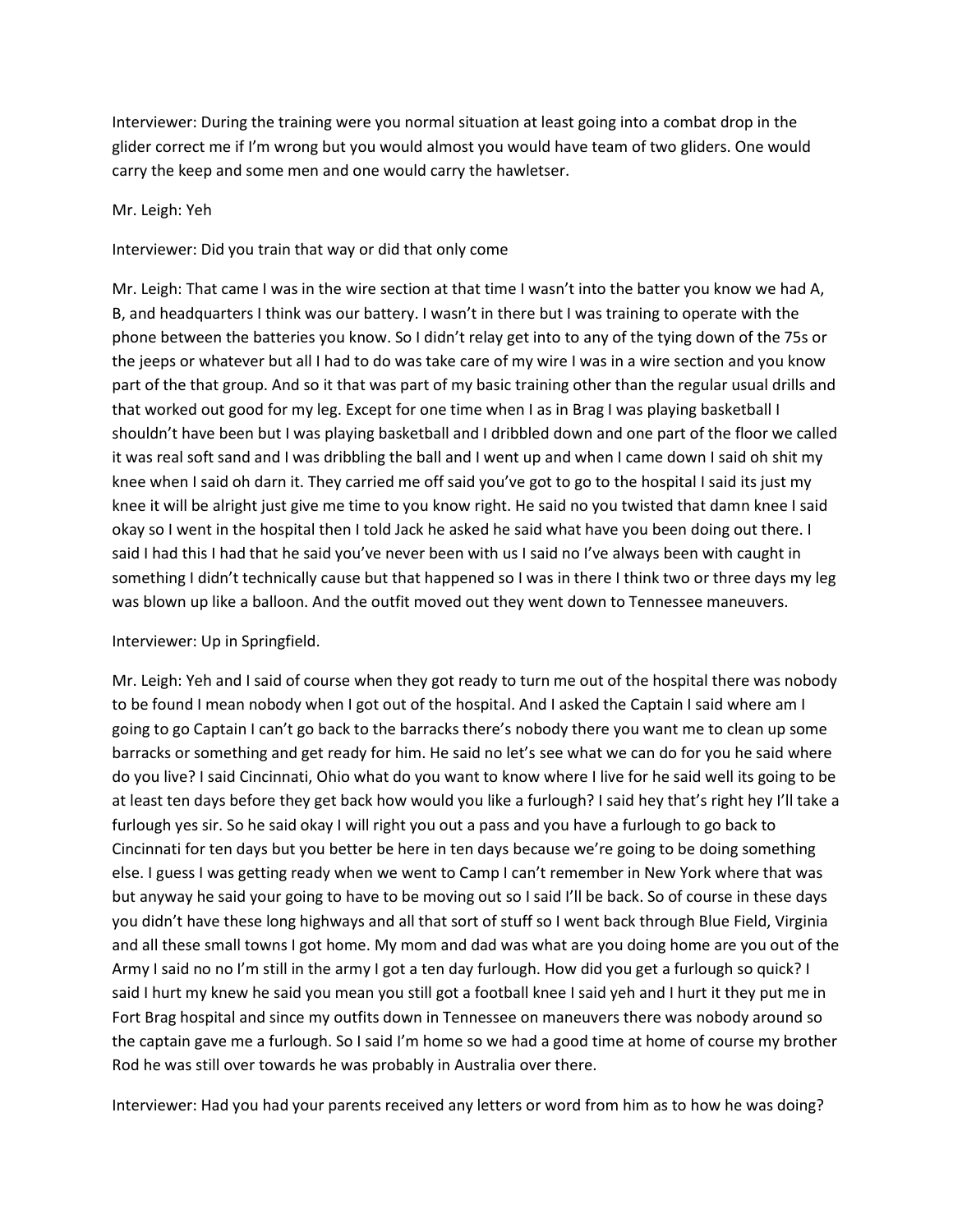Mr. Leigh: Well in fact I was I had been writing my father and mother and I wrote them if something was happening and what outfit I was really in because they didn't know. They knew that I was possible in an airborne not airborne but in an artillery outfit but I hadn't been able to tell them which one. So then when I wrote to my dad and told him and of course he passed on to my mother and it said I was in the  $101$ <sup>st</sup> Airborne Division it was a paratroop and glider outfit and boy my dad like to went ballistic. He said you mean you volunteered for that outfit I said no dad I didn't volunteer for it he said well how did you get in there? I said I was inducted in there he said well in the paper here in Cincinnati it says all how did I forget how they said it but all men in this division are hand picked volunteers. He said it says you are a volunteer I said I didn't volunteer I said in fact I'm not in a paratroop I'm in a glider what the hell's a glider I says you go up in a plane when you get where your going you come down a plane that's all I told him cause I didn't want to get him anymore excited than he already was. But we had a great time and the other three brothers that was still home they was all patting me on the back and they would take pictures and all of that. And some of my cousins come to the house and it was a real good celebration but then when it come time to come back I got back real quick and by that time they were coming back in. And then I think maybe a week or so after that why we got on a train and headed to New York. And we got into one of these place where they show you know your going in with the English your going in with the British and you've got to know these languages you've got to be nice to them and treat them properly don't cause any problems in their countries cause your going to be in those countries. So you know that we had to sit and I can't sit real long and you had to sit and they were short trains and I had to pull my legs back like this you know and your I mean those rows I don't know how many of us was in there. But we was all watching the same movie and it took at least an hour maybe a little more I don't know. Anyway when the movie was over everybody started to get up oh shit my knees locked I said oh no it wasn't hurt or anything I just couldn't straighten it out I said oh my God so I had to let everybody get out and I went out to the end of the row and when I got out there I was just starting to do this and it was coming loose. That's all it was it wasn't hurt or anything but it was locked and my lieutenant came down the aisle and he said what's the matter with you Leigh? I said my knees locked I said it's okay I'll be alright he said here let me do that and I should have never let him done it he reached down put his hand behind my knee and went up like that and my whole head just seemed like it was on fire I said oh my I called him a son of a bitch you know it just popped right out of my mouth.

#### Interviewer: Which Captain was this?

Mr. Leigh: Huh when we was getting ready to go over seas. We was in New York I forget the name of the place we were Jack probably could tell you but anyway I was then it did hurt. It was like lightening had struck. And like I said I called him a son of a bitch I said then the captain that had been in the hospital with me he come down and he said what's the matter lieutenant he said oh I was just helping this kid straighten out his leg. He said you straightened his leg out he said lieutenant the kid just got out of the hospital in Fort Brag he said he had an absolutely torn knee and he got better there for eight or nine days I forgot what he said. But you go out in the street and call an ambulance and get him over at that time I guess the emergency hospital. He said take him over there he said he's alright he said lieutenant get out there and get an ambulance tight now. He went out and got an ambulance right now so he went out and got an ambulance so I went to the emergency hospital. And like I said it wasn't hurt that bad it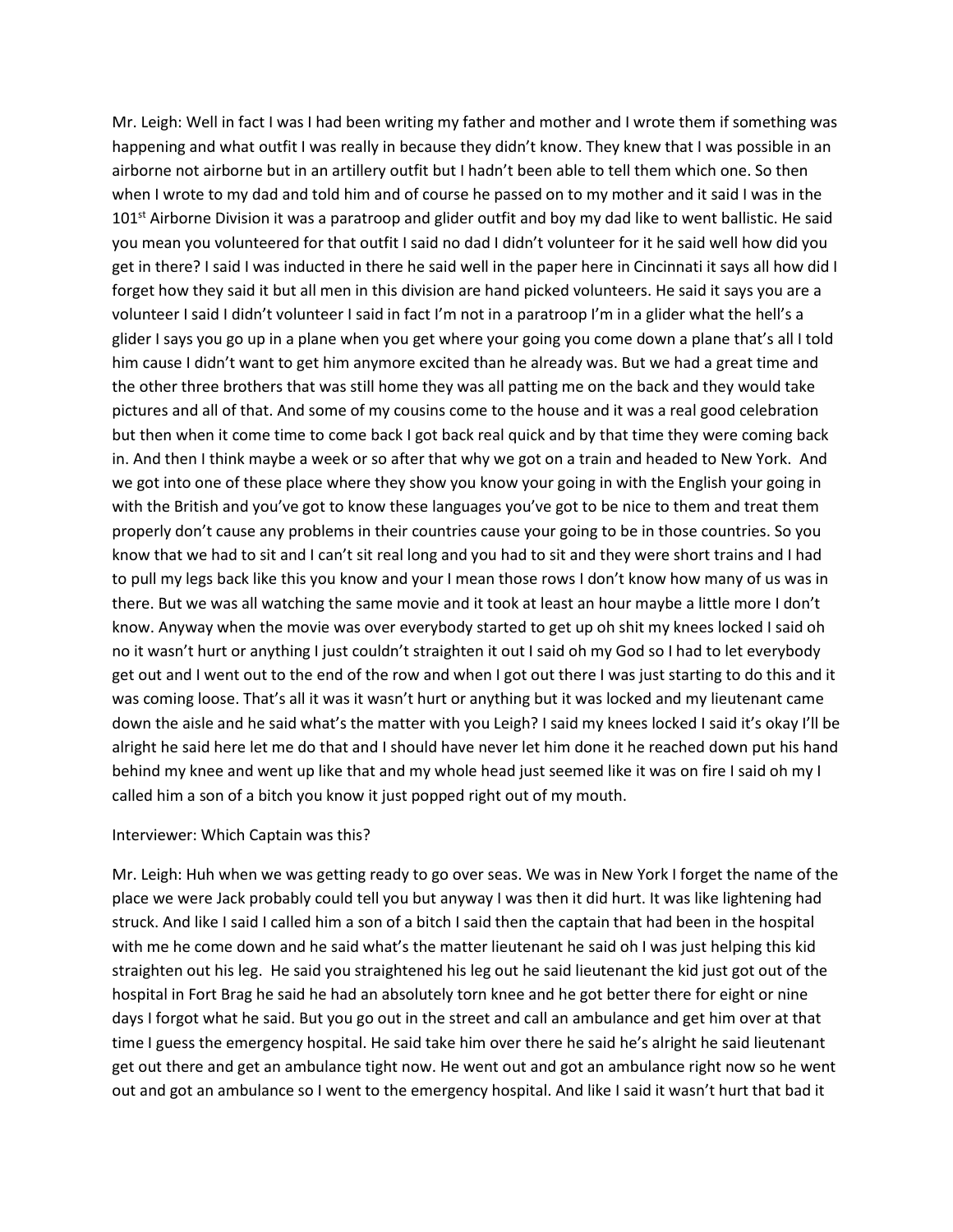was just that initial shock I guess but I was laying there on the bed and this lieutenant come in and I pointed him I said get out of here lieutenant I said I don't want to talk to you. He said let me explain something I said look you already messed me up I don't want you to mess me up again he said I'm not going to touch you he said I already talked to the Captain. And he said I made a terrible mistake and I'm sorry I'm apologizing I said okay you apologized now get out. He said let me finish and I said okay finish and he said I thought honestly thought you were trying to avoid trying to get out of joining the army. He said now I can do that for you I said hey I don't want to get out of the army I want to go with my unit. I trained with them I know most of the guys and that's where I wasn't to go. He says now you can get out cause I can put on here excuse you out of the army and get you right out I said lieutenant forget it I'm not going anywhere he said okay I'm sorry and he walked out. But you know at that time I was still mad I thought well I don't want to get out because I was beginning to really like the outfit I knew most I had gotten acquainted with most of the guys and like I said Sargent Webber I really liked him. And I knew I would be in the same section but not in the same battery because he was one of these in the gun section and I was in the wire section so that was my first incident after the hospital.

Interviewer: So then you eventually piled on to the transport neighbor all Indian crew wonderful food from what I understand.

Mr. Leigh: To be honest that was one of the things that concerned me because I heard it was Indian or England ship but then I heard there was Indians on so then I went and asked the galley I was kind of checking things out and so help me God those Indians they were cutting meat on the galley floor. And I looked at that and said oh my God I dint want to eat none of this crap. And I said what am I going to do now and I asked them if they had a PX on the ship and they said yeh so I bought me a tin of corned beef about this big and I ate that all the way I lost about 16 pounds.

### Interviewer: You never ate the meat?

Mr. Leigh: Well I ate the corned beef but none of anything they had no. And I like I said I lost weight when I went over there cause I couldn't eat nothing else except that corned beef. And maybe I think they had some little crackers or something but other than that I never touched none of their food. Then when we got to well when we went out and we had

### Interviewer: Had some damage?

Mr. Leigh: Had a boiler break and had to pull back into port at St. Johns. Then that was really terrible well we had wasn't for me woken up to Fort Pepperell kind of up on the hill and we stayed there you had to take turns from the ship a certain group would go up and stay there for a week then come back down then another group would go up and come back down. In the mean time all of those guys that had eaten all that stuff from the scrap neighbor those poor guys were down in the hole they were vomiting they were it was coming out both ends and I said man-o-man I'm sure glad that I didn't eat none of that stuff. Because I probably would have been one of them but it was terrible it really shocked me I guess to see how bad people can get sick and it had to be from eating cause there wasn't nothing else that we got into. I saw one guy go down and he was telling the guy hurry up I've got to go he said man I'm still going I can't get I said oh my gosh I'm getting out of here.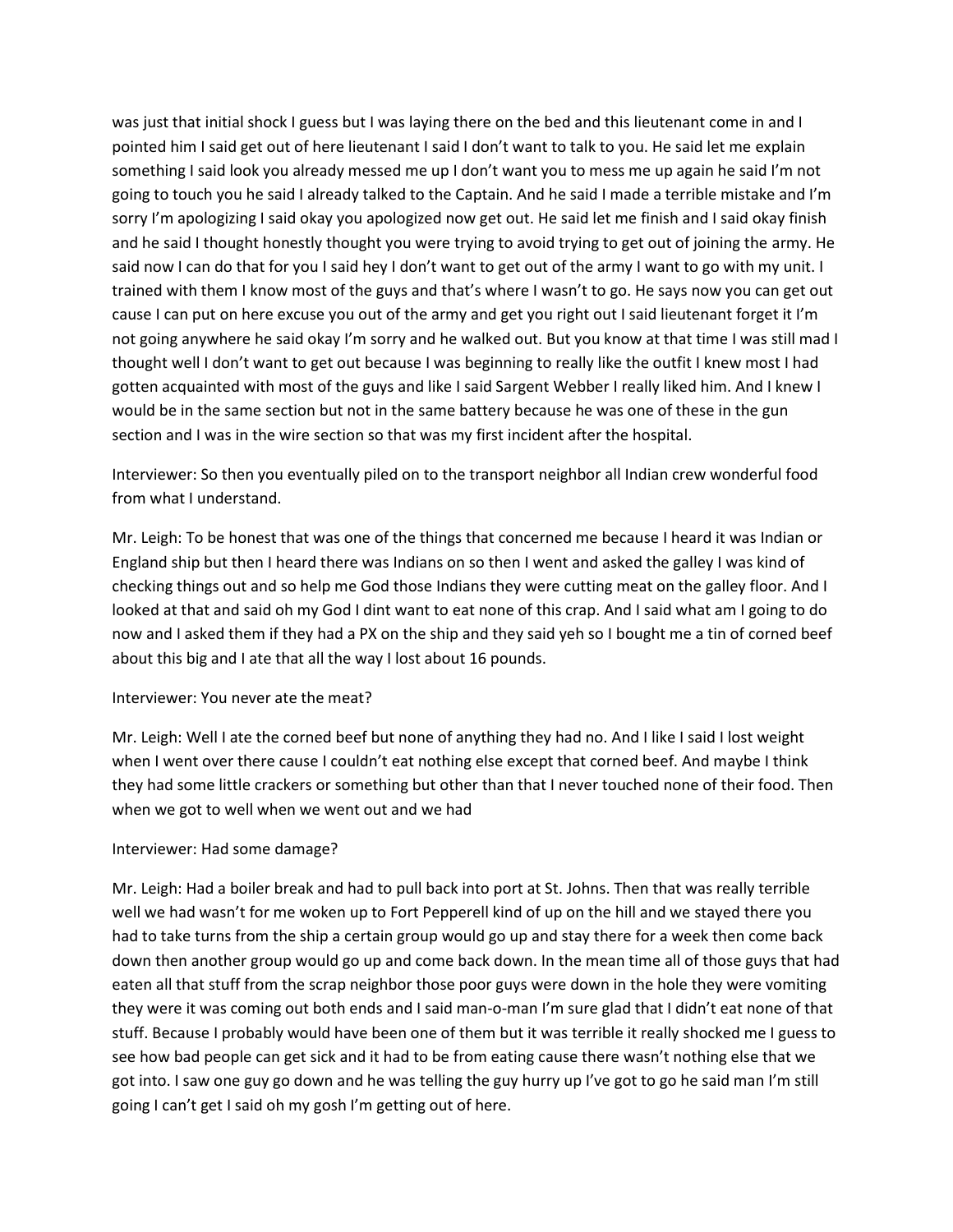Interviewer: That doesn't sound like a fun place to be.

Mr. Leigh: No but

Interviewer: So eventually you ended up in Liverpool?

Mr. Leigh: Yeh

Interviewer: And then what did you do?

Mr. Leigh: Well then we got on I think it was I don't know whether it was it had to be train or some trucks they hauled us down to Bradford Farm and well at first we didn't even go in to Bradford Farm cause we went some place else and we dropped off. And I was on little guard duty and it was foggy as all get out and you couldn't see anybody but you could hear people walking past you. And I heard somebody coming by and I heard some Englishman say oh ya how you doing and I couldn't even see him. I thought my God what's this and he went on buy and then when I got off duty I said this is terrible but we were in like a barn I guess it was because we weren't we didn't have regular established places. I guess at that time they were still setting up Bradford Farm. Bingham House was where the headquarters went and we went to Bradford Farms so when we got ready to go to Bradford Farm well then we was alright because we had a great big open field and barracks on the side. So then we settled down there.

Interviewer: Did you suspect I guess you didn't know yet that on the night of June  $5<sup>th</sup>$  you would be heading out? And I'm assuming you went ultimately you didn't end up going in on the glider.

Mr. Leigh: No

Interviewer: But you probably assumed you would be.

Mr. Leigh: Yeh

Interviewer: Did you suspect that you would be participating in a giant invasion?

Mr. Leigh: Well I knew there was something big going to happen but we didn't get much information and I surely didn't I knew I figured at that time I wouldn't be in a glider going into Normandy or anywhere else. But yeh like I said I trusted in God I didn't know what I was doing or where I was going or what was going to happen so I said God you've got to take care of me cause I don't know what I'm doing. And that's what I believed really all the way from the begging to the bitter end. But anyway that I took it easy I was just relaxed then like I said Wilber Hilton I was s buddy of his he was on KP and he said hey Al he says how about going into town and meeting this girl for me and telling her I can't make it I'm on KP and all that stuff. I thought at that time I wasn't with no girls or nothing like that and he says will you do that? I said Wilber I don't know any English girls I don't know anybody around here he said she's a nice girl I said she may be but I don't want to get involved. And finally he started calling me chicken and some of the other guys go on in go on in Al. I says Wilber I'll go on in but if you set me up boy I'm going to get you when I come back. So then I did I went in and I met her and at that time of course she didn't know me I didn't know her. But she real black horn rimmed glasses I mean my son calls them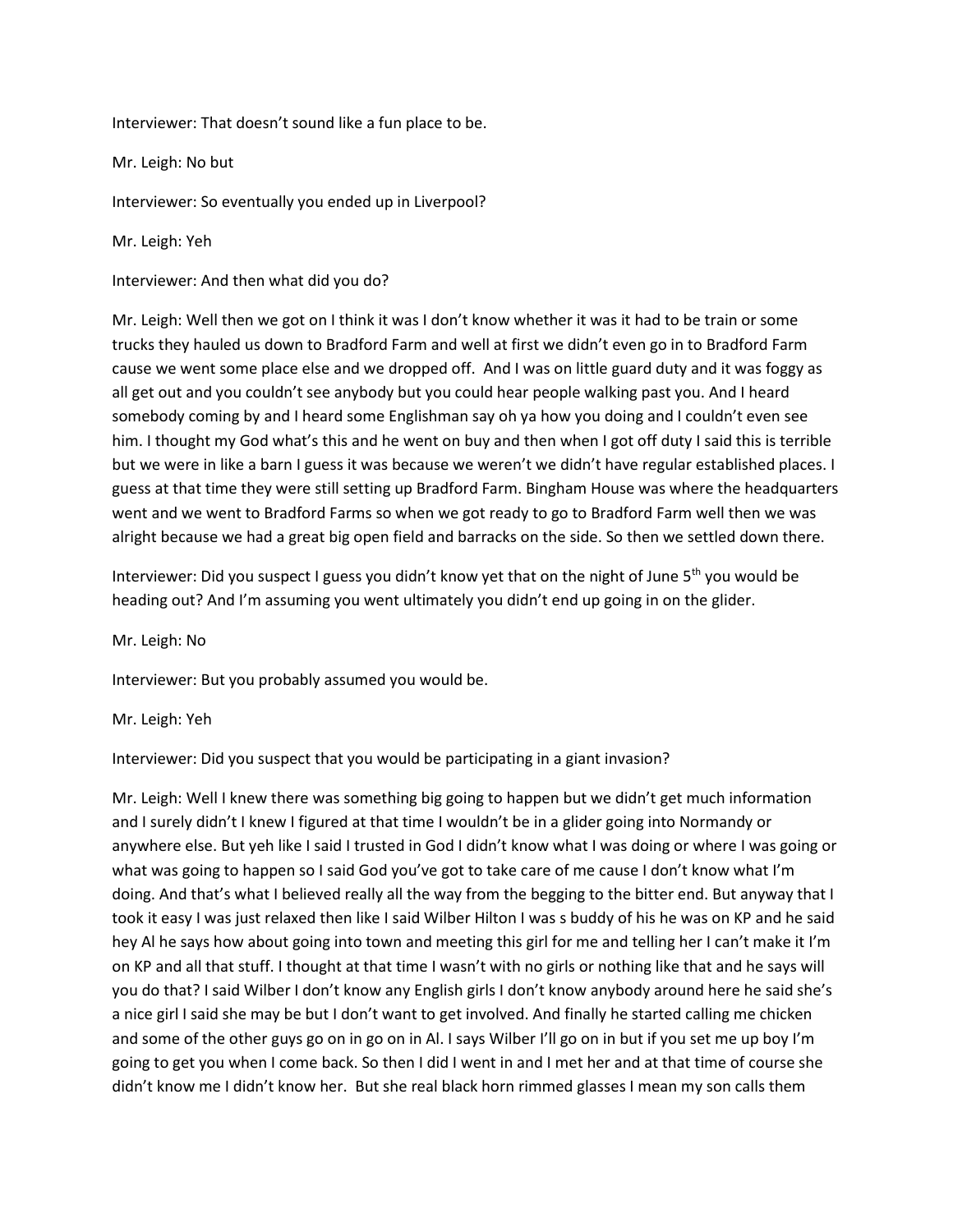coke bottle glasses and I couldn't really see her eyes and she was very trim and all she was only 17and I said I don't know what she looks like. So I said Ilene will you take off your glasses she said what do you mean take off my glasses? I said no I just to see your eyes that's all I'm not trying to get smart of anything I just want to see your eyes. Then when she took her eyes off she had nice brown eyes. I said oh man you know she's missing bad so we went out that evening and her girlfriend Gene she was there and she was with Erna Adkins that was Ilene's friend. So we both went around of course I was with another yank and I knew he was in I don't know if Erna was in A Battery or not anyway I knew who he was. So we went around together and when we went around something just clicked in my head you know I really like this girl yeh I really do. I don't know I guess when I go back I'm gonna tell Wilber your out boy and I did I went back and told him and he said you mean you like her that well and I said yeh I said but I had to ask her to take off her glasses she almost killed me. Cause I don't know what she was thinking but she must have been afraid of me or something but I said after I saw here eyes something just happened to me. I tell you Wilber I said I don't mess around with no girl I went with two while I was in Cincinnati when my cousins took me out but I said I only met them that one time . But I said I really like her he said okay okay so from then on all we were doing was going to we couldn't go to to many shows but we went to shows and we did a lot of walking. All the way up Beacon Hill it's up on a hilltop and he and I would just sit down together and look at the view we had a great time and eventually got a little closer and a little closer and I said Ilene would you marry a yank? She said not a redheaded yank I said on I was dumb for a yank I was dumb and she said no I wouldn't marry a redheaded yank so that kind of depressed me a little but well come see come saw. And then she wouldn't never let me go into her house and I always wondered about that so I asked her and it was raining that day so I said why don't you go into your house? She said my fathers in there I said I know but I ain't going to hurt him and she said I know but he may hurt you. I said how's he going to hurt me I had met him before by accident I didn't know it at that time but he was a crippled guy he had a pretty bad leg. But anyway I said well he can ask me to leave if he wants and I'll go I want give him no arguments I don't want to fight with nobody. So she says okay but she said mom and I are going upstairs. He must be kind of strange so anyway I went in and we sat down and we started talking and it was the best conversation I had with anyone over there. In fact we was talking so much that Ilene and her mother came down from upstairs and Ilene said are we going to the show tonight Al? And I had forgotten all about it I said oh yeh I said what time is it I forgot what time it was but we still had time to go to the show so we went to the show. And she said you were talking to my dad so long I figured you never get done and we wouldn't go to the show. I said well you told me he was a hard guy to get along with and I said I didn't find him hard to get along with at all. He and I just conversed about the war and everything else. I said he's a great fellow I said I didn't know he was handicapped she said yeh he was so I said you made a mistake she said you don't know what my dad went through. I said well tell me about it she said well he was in a pub I forget he usually went to two or three pubs but he didn't stay all the time but anyway said he went to this one pub and some yanks were there too GIs I don't know whether they was airborne or what. But he was in there and he told he told the airborne guy or whoever it was that guy that was handing the money out you know giving him the drinks was cheating him he said he's taking too much money from you cause you know we didn't know much about how much English money. So the guy was just putting it out whatever you wanted you know they got so much money in England I guess they've got to count every penny. So the GI told him said shut up old man said I don't care how much he charges I've got plenty of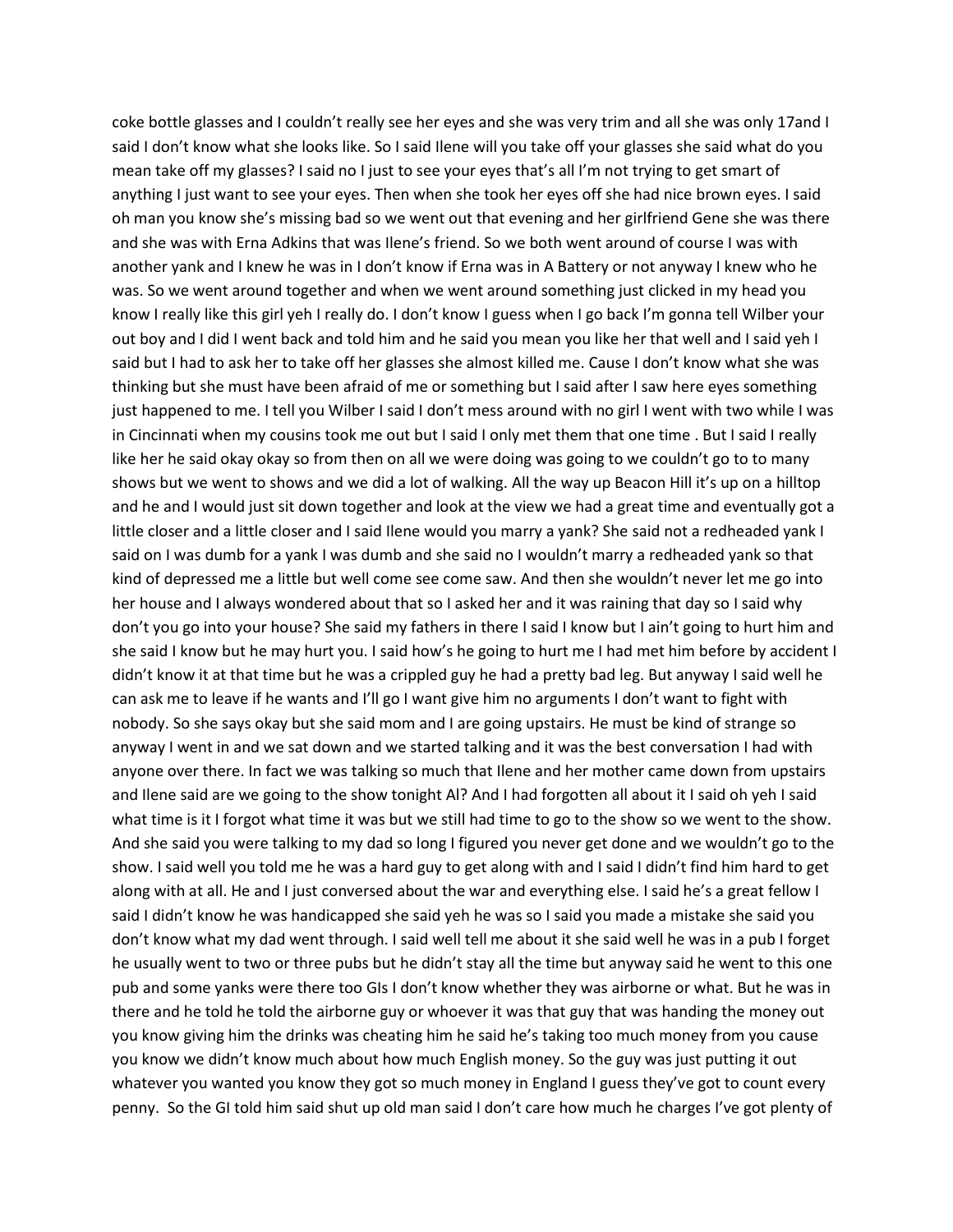money and that you know it really hurt him at that time so he was pissed about all the yanks after that. And I guess that's what Ilene was thinking when I came in cause I'm a yank too but like I said we sat down and she introduced me and from then on her mother and her went upstairs.

Interviewer: That's great

Mr. Leigh: And we got along real great.

Interviewer: And you ended up marrying this woman?

Mr. Leigh: Yeh eventually well here comes

#### Interviewer: Well hello

Mr. Leigh: Pretty much and I did like her very much and we talked about getting married and all that stuff and she said she didn't like the Yang but Oka the Yang but then a couple of weeks later we're still talking and then we started talking about well if we got married how many kids do you want how many kids do you want I said well I'm raised in a family of five and I said we really worked together pretty good I said I would like to have five at least. She said well I'd rather have four I said well we could work that out. But anyway and that's the way we talked we were serious and so I said but I've got a war to go to and I don't know whether I'll come back or not. But if I do then we will plan on getting married and maybe get you to the states she said okay we'll see. That was all and then

Interviewer: And then you went on?

Mr. Leigh: Yeh

Interviewer: And you ended up going into Omaha Beach is that correct?

Mr. Leigh: Utah

Interviewer: Utah Beach okay

Mr. Leigh: Yeh that's where our outfit went. Omaha was the other beaches.

Interviewer: When you landed on Utah beach obviously it was later in the day.

Mr. Leigh: Well that's where another story comes with my knee. We were on the Susan B Anthony.

Interviewer: Yeh and it got hit.

Mr. Leigh: Yeh and I was sleeping down the second or third deck there was about three or four of us in there at the time and you know I sleep pretty good. I don't know whether it's God's will or what but anyway I sleep pretty good and I'd been sleeping for a while and I got up stretched a little bit I said where the heck's everybody gone cause I didn't know anybody had left I went to sleep you know. So I went on up deck and here everybody's gathered alert in one section said where have you been Al I said sleeping what's going on. They said the ship is sinking I saw oh my God. So then they said you've got to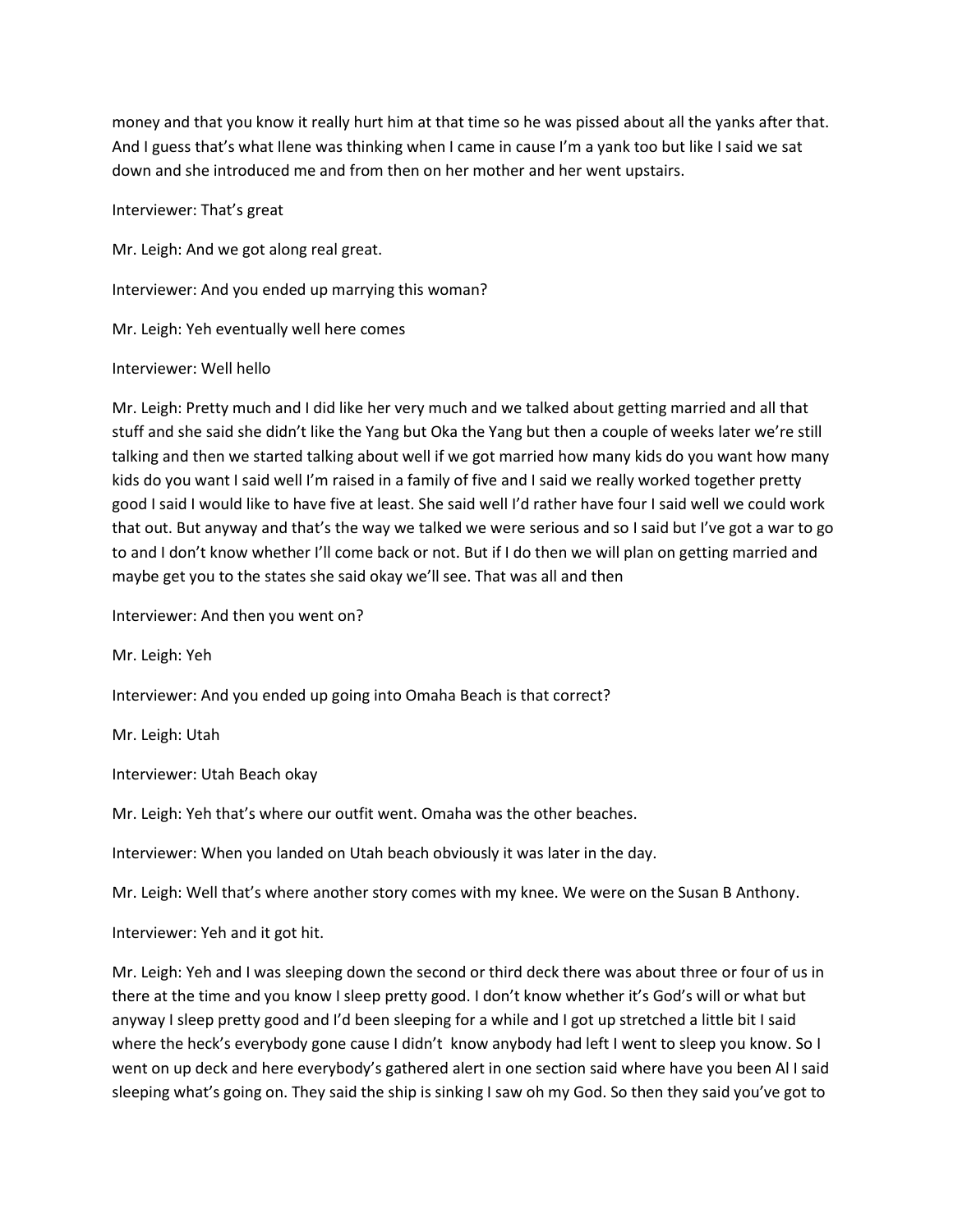jump off and you know they were the ships were there was we had an English destroyer on the side and the Susan B was here and they were both bobbing pretty well. I said man I've got jump from here to there I don't know cause I'm thinking my knee you ain't going to make it. So we were bobbing up and down and one guy said wait until it gets about there and then jump because it will come up a little bit more and it will be almost flat across. So it's coming up and I was watching and it got about there and I jumped then that thing went down and when I hit that still deck a limey soldier come up said you hurt yang? I said yes sir I am said my knees tore again and I went bam I said oh man. So I didn't get to Gwen when the rest of the guys so they said well we've got to keep you on deck we'll do what we can to your knee but eventually you'll get off. I said when will I get off he said well maybe tomorrow so had to wait at least another day before I even got off the ship. But that time I had to climb down then ropes to get on to whatever that was to take you over there. But I got into the area where there was a lot of soldiers injured, wounded, dead and

Interviewer: Oh that's okay come on through (interviewer was talking to someone) sorry to take over like this. I really appreciate it we'll be done shortly.

Person walking through: I want your card I would like I'll give you that money for the tape but I would like a tape of all of this.

Interviewer: Oh you'll get a tape we absolutely will send you one.

Person walking through: All of them?

Interviewer: Well no just yours

Person walking through: I wanted the other ones from the 907<sup>th</sup>.

Interviewer: Well maybe we can work something out.

Mr. Leigh: But anyway when I went into the beach and they told me there the said we'll send you back to England get your leg taken care of. And I saw a guy there and he had either two or three bullet holes in his neck. And he was asking for some water and I said I couldn't give him in any water and he was begging me and finally one of the medics came up and said no water said he can't have any water cause he was shot where if he got water he would drown.

#### Interviewer: Yeh sure

Mr. Leigh: So he said but we'll take care of you I said just forget it where's the 907 gone he said well I really don't know but there's an MP up this crossway. He said go up where that MP is and then he'll direct you from there so I walked up the crossway to the MP and asked him said where's the 907<sup>th</sup> gone? He said I think they went up about a mile and a half up the road up there so I said okay so I went up there. Then I was looking like I told Tom for Sargent Floyd cause I was they didn't know where I was so I was going to report to Sargent Floyd. So I went up to where the guys were and I said where's Sargent Floyd they said Sargent Floyd he's gone. I said what do you mean he's gone did he get killed? No, he was in a fox hole and wouldn't get out they said Sargent Floyd back in Fort Brag he was a tuff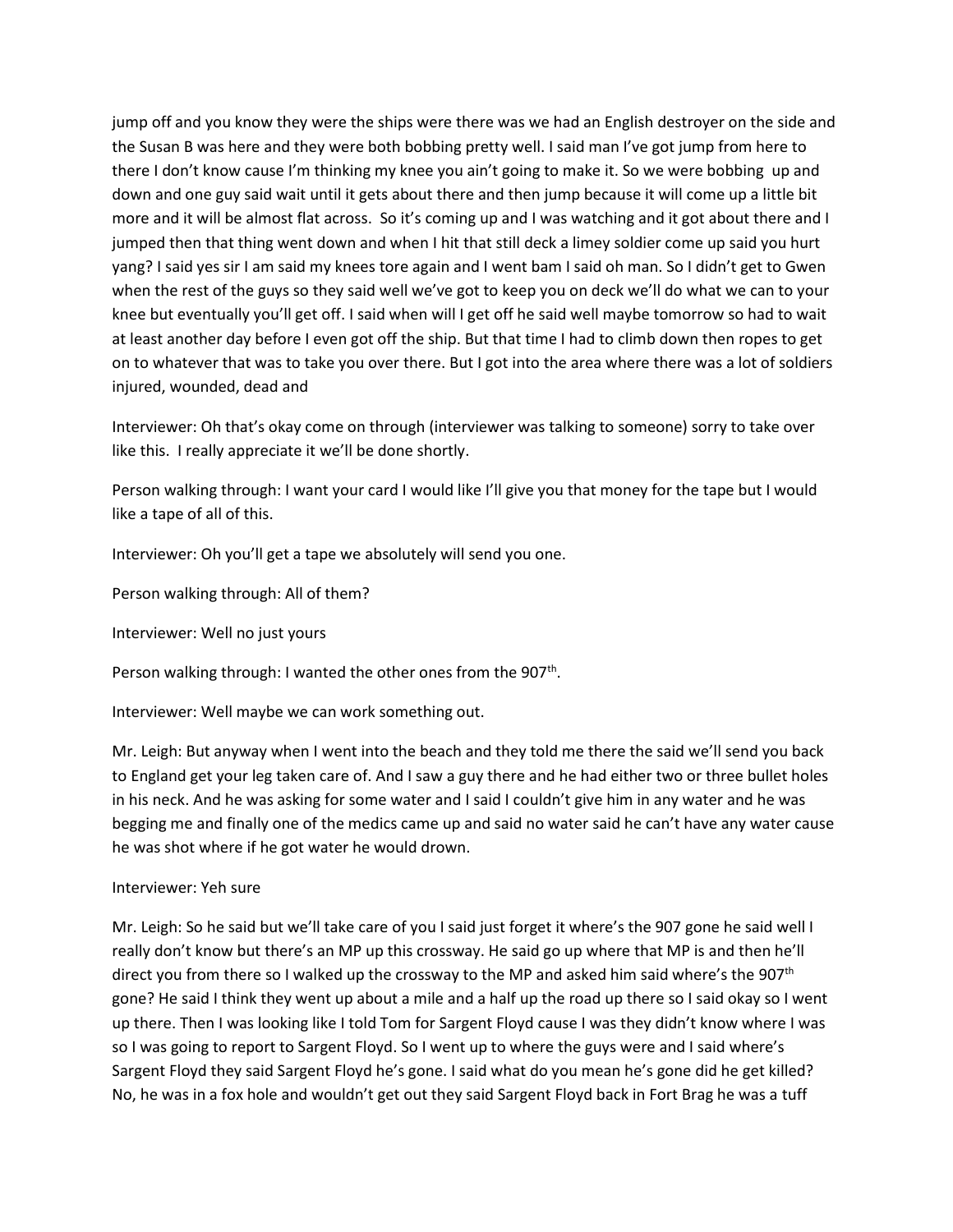man cause he had been an Army man before and I thought he's a tuff guy so he's a strong guy. I said you've got to be kidding me he said no he's gone we don't know where he went but he's gone. I found out later from John last night when we was talking down in the hotel and he said all the lieutenants and I guess Sargents and everything else was talking about what did he call him Floozy. Floozy is no damn good he's a I won't call him a coward but anyway he was letting everybody do the work he wouldn't do any work and he was supposed to get out of the fox hole but anything he could do to get out of work he would. So I didn't no more worry about him and for that I was back home for the rest of the time so. And that you know like I told John I said you got out of everything I said well it's God's will it wasn't mine. That wasn't the thing I was looking for.

## Interviewer: So you didn't have to you didn't have to go to Market Garden?

Mr. Leigh: Yeh oh yeh I went to Market Garden oh yeh. We went up to Market Garden like they said it's going to be a quick thing you know but I didn't believe in the General for England. But anyway we went there and we went into Ian covert why that's the first time I really got in a glider when we went into Ian covert. And we took off from I don't know what that base was back in England but anyway they well in fact before afterwards a glider crashed in England. I guess you heard about that.

### Interviewer: Yeh

Mr. Leigh: And Wilber Hilton was one of the guys that got killed. So anyway I took off and I thought I was on a bunch of ammunition just me and the glider pilot might have been one other guy in there. But we were on this glider and then when we come into land we didn't really have any trouble but we came in to land and we landed pretty softly and from there we went to find our different positions. But that's why I say the man upstairs was protecting me anyway that was my entry into Holland. And we all I did after that was get the wire sections and everything done and my phones hooked up and figure out where the batteries were but we was in there a total of 72 days. And the only real incident that I had all the time I was in there really wasn't nothing to do about the Army except that the Germans we firing these 88 howitzers.

### Interviewer: Oh the 88s

Mr. Leigh: And you had to be careful with them and anyway we were having chow and I think we had a stew that day cause I like stew that was the first real meal we were getting. So I went to where they had the stuff laid out and I was coming back and I was carrying it in my mess kit that stew and I was really enjoying that stew even before I ate it cause I knew that's what I was going to get. And I got part of the way back and a heard a whip bam and I hit the deck my stew went all over the place and here I was laying on the ground my stew out there. And you know thinking about that 88 that just crashed in the tree right above me and I was just thinking about my stew and God damn it. I was madder than hell because I lost my stew and then I looked up and what is that up there I pulled a piece of shrapnel out of the tree right above my head I've still got it at home it's about that big. And it was shrapnel thank God I didn't miss that stew at all. And boy that could have hit me right in the head if I wouldn't have dropped. And I said man alive I said father keep protecting me I know I don't deserve it but keep protecting me.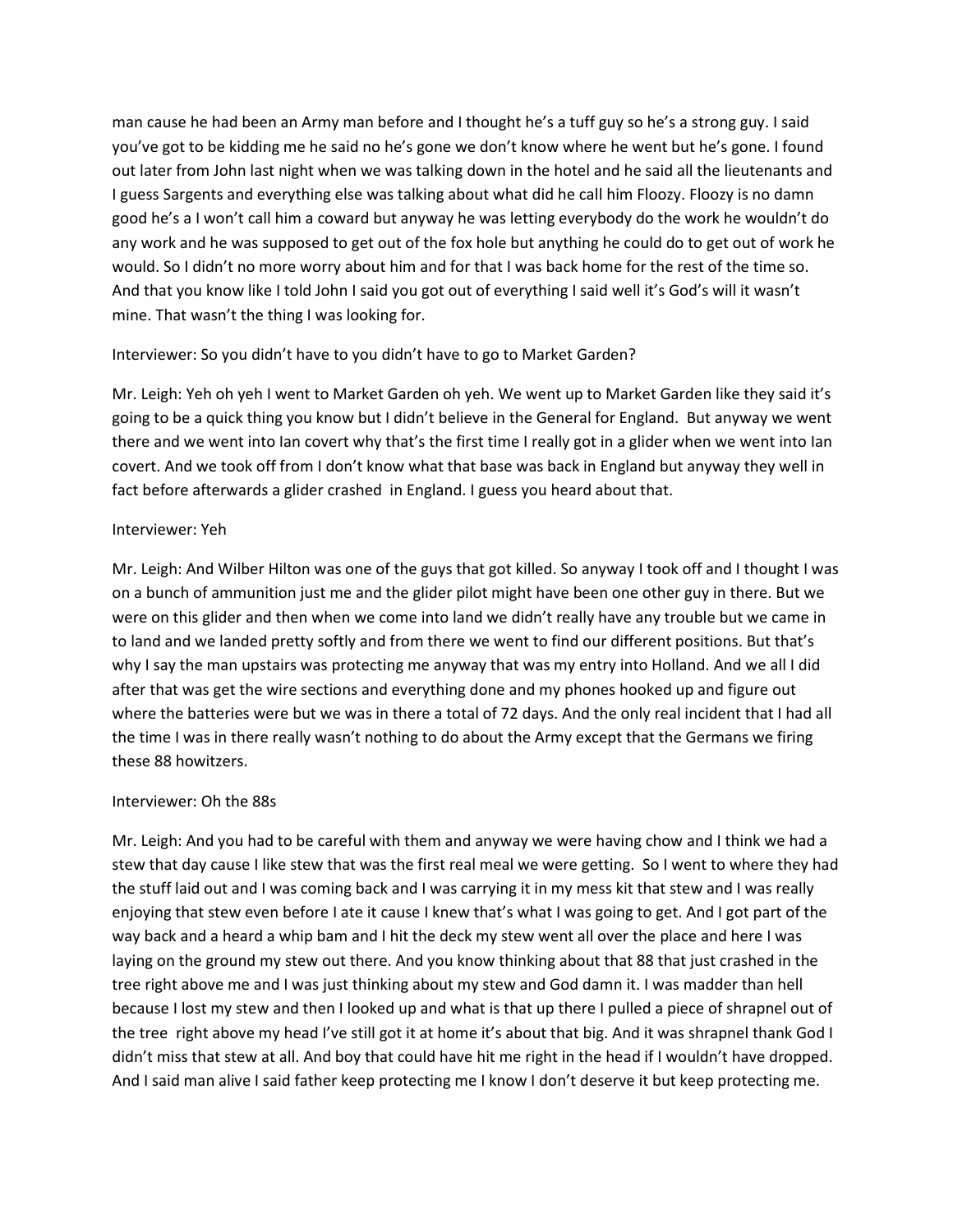Interviewer: He had been doing a good job thus far.

Mr. Leigh: He sure was.

Interviewer: So after Market Garden after your 72 days you went back to England no no no you went to France and waited until you were called up for Bastogne.

Mr. Leigh: Yeh we weren't expecting to get called up because we were back there rest and recuperation some of the guys went to Paris of course I stayed around and wherever I think some little barracks we had and that was just about all I was doing there just waiting. And then we got the car and I don't think any of us had a whole lot of ammunition or anything else cause everything was kind of we were resting. But then they said you've got to go to Bastogne. And we didn't know where Bastogne was but anyway that's we got on the I call them a ten ton truck and we stank on them and we just ran hot all the way through. We didn't know where we was going well I mentioned Bastogne we may not have even been told but we knew we was going somewhere. And it was in a hurry we knew we was getting in trouble but what and I don't know how many miles we went and we had an open road all the way just straight through waving us through. And we got close to Bastogne and then we knew where we were because the guys coming out part of the  $28<sup>th</sup>$  division.

Interviewer: They were retreating as you were advancing.

Mr. Leigh: Yeh they said where are you guys going? Of course all of the guys we're going into Bastogne. You don't want to go there we said that's where they sent us and I guess some of them made their little bravo they said hey we're going in to kick their ass I said something like that. I of course I didn't talk that was cause I was still respecting my savior but anyway we went in there and the guys someone said well my son Mike said why didn't them guys pick their stuff up and go back with you? I said hey this is a full retreat for this outfit and they were young guys too they had I read it later in one of the magazines they were pushed in there because of the quite area they didn't expect no trouble either. And when you haven't been in the army very long and suddenly your hit with tanks and everything else coming right straight at you why yeh I imagine you get scared at that.

### Interviewer: Absolutely

Mr. Leigh: So I felt sorry for them but we were in there and then from then on it was just a battle placing our guns wherever they would give us the most fire or best fire. And the only other thing I remembered is we were in a barn a big barn had a big barn like it was an out house it wasn't an out house but it was a big barn somewhere I guess they maybe raised hogs or chickens or something else. But my fire mission was right in said you know we had the phones set up and the wires connected and everything else and the battery was outside and I got a fire mission and at that time there was a German bomber coming over and he was dropping bombs but the guy couldn't here it the concussions. And I knew he was coming seemed like right overhead so they called a fire mission and I said where are you at and they said we're in the I guess like a castle down in the basement and I said can't you hear them guns going off and them bombs dropping? And they said yeh but this is a fire mission I said all of my guys are outside not my guys but all the guys are outside and your down in the trenches. I said there's a bomber coming right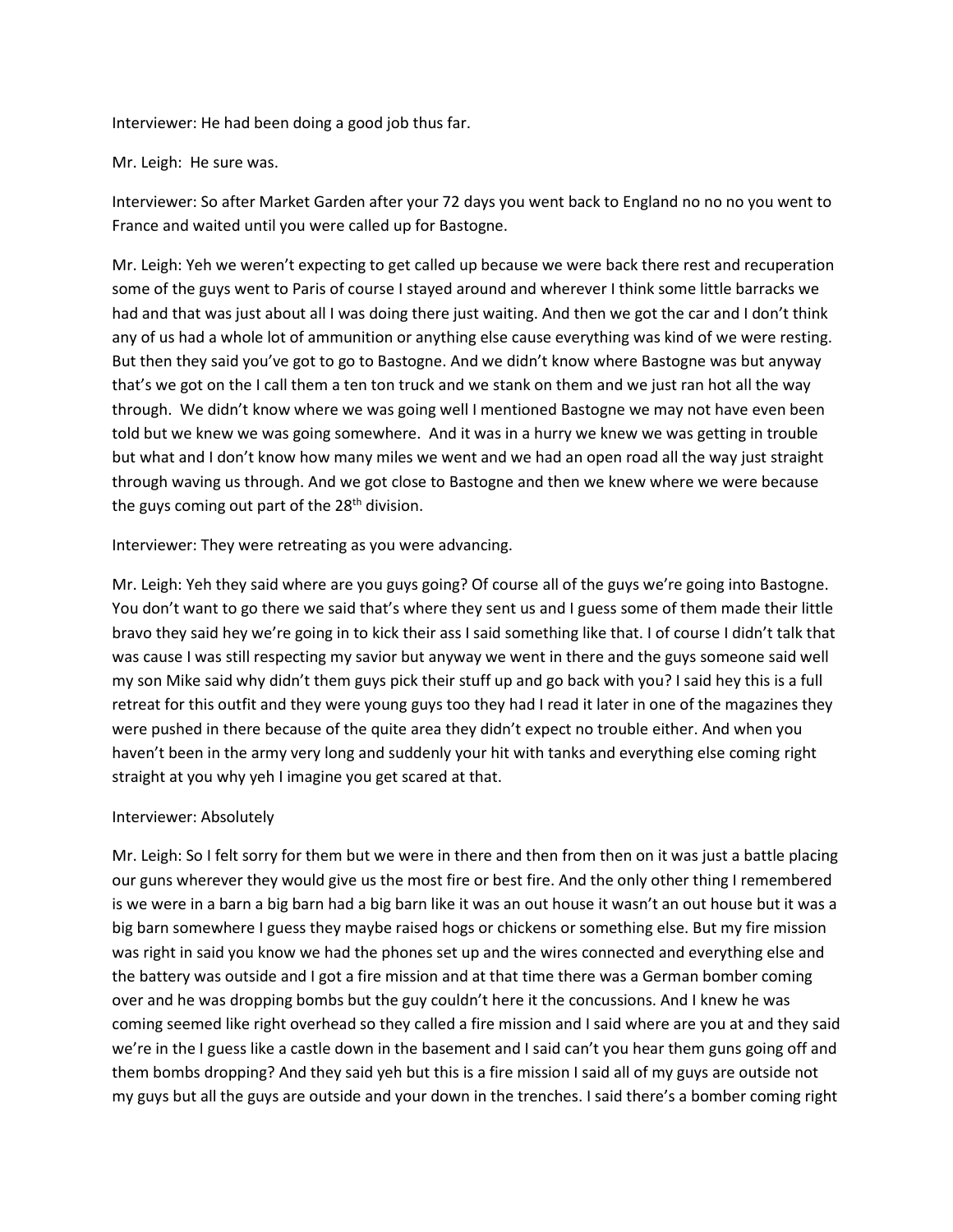over our head so I'm hanging up and I'm getting out in the trench with them. So they said okay and I put the phone down and I started to go toward the door and I tripped on some wire of course that I'd laid out there and I went flat. And the door boom and I said oh my God I almost ran right straight into it I said

#### Interviewer: Boy I need to get in touch with your guardian angle.

Mr. Leigh: I swear I praise I'm a Catholic like I said I believed all my life and I guess he rewarded me from the time I was a baby or I was sick like I told you about. I said you sure took care of me there cause if that wire hadn't tripped me I don't know I probably would have been gone and may not have even knew I was gone. But I said man that was horrible cause I went out and looked and said man was that gone I was imagined that I guess I was shocked I didn't know what to say or what to do. I didn't know whether to go out anymore or just sit there and think. But I said man thank you God again that was it you know it's not a where your right up against infantry or something like that but to me that was a real personal experience I felt and I said man alive God's sure taking care of me I hope he ain't got a bitter destiny for me later on because we still had to go to the rest of the war.

#### Interviewer: Sure

Mr. Leigh: But anyway we got through that and after all of the Bastogne stuff we was settling down pretty good then we had a simple detail the wire section at least the wire section I don't know where the battery went with us to Noose Germany it was right across the boarder and we were just in a small place so it must have been just a wire section with us. I don't think we even fired any batteries from there and it might have but it might have been maybe the 321<sup>st</sup> I don't know. But anyway I was reduced from a not reduced by my job was no longer needed so they made me a mail man. Whenever mail come in I would go around pass them around all that stuff I said man this is good duty. Anyway right after that I think Sargent or Captain Bigalow came down and he says Al draw you've got to draw a card and I said draw a card for what? And he said just draw a card so I drew a card and I think it was either an eight or a nine and he said these cards are for somebody we've got I think one card for the whole battery or section he said only one but he said if you get the right card this will get you on a trip I said okay. At that time I really wasn't sure what kind of trip I really got but and at the time I really had a bad cold I was really feeling punk even though I was glad I wasn't in combat I was feeling punk. Well he said by now I'm going to tell you one thing you better sharpen up and get ride of the cold or you ain't going. So I went to find Kelly who is our medic and I say Kelly you got nay aspirin or something? He said yeh I said give me a couple of them and he give me about five or six I took them drank them down the next morning I went in I had on the best that I had and he I got the card. And he said this trip you've got three choices you go to the Riviera in France and I said well I'm not really interested in that, you can go back to England, I said oh cause I was thinking go back to Ilene and the last one he said the last one you can go home. I said go home you mean I can go to Cincinnati? He said yeh I said that makes a tuff choice and it did.

#### Interviewer: Sure

Mr. Leigh: And I said I haven't been home for three years I'm going to have to take the trip home. Then when we left I didn't know we was going to stop at South Hampton and when we pulled into South